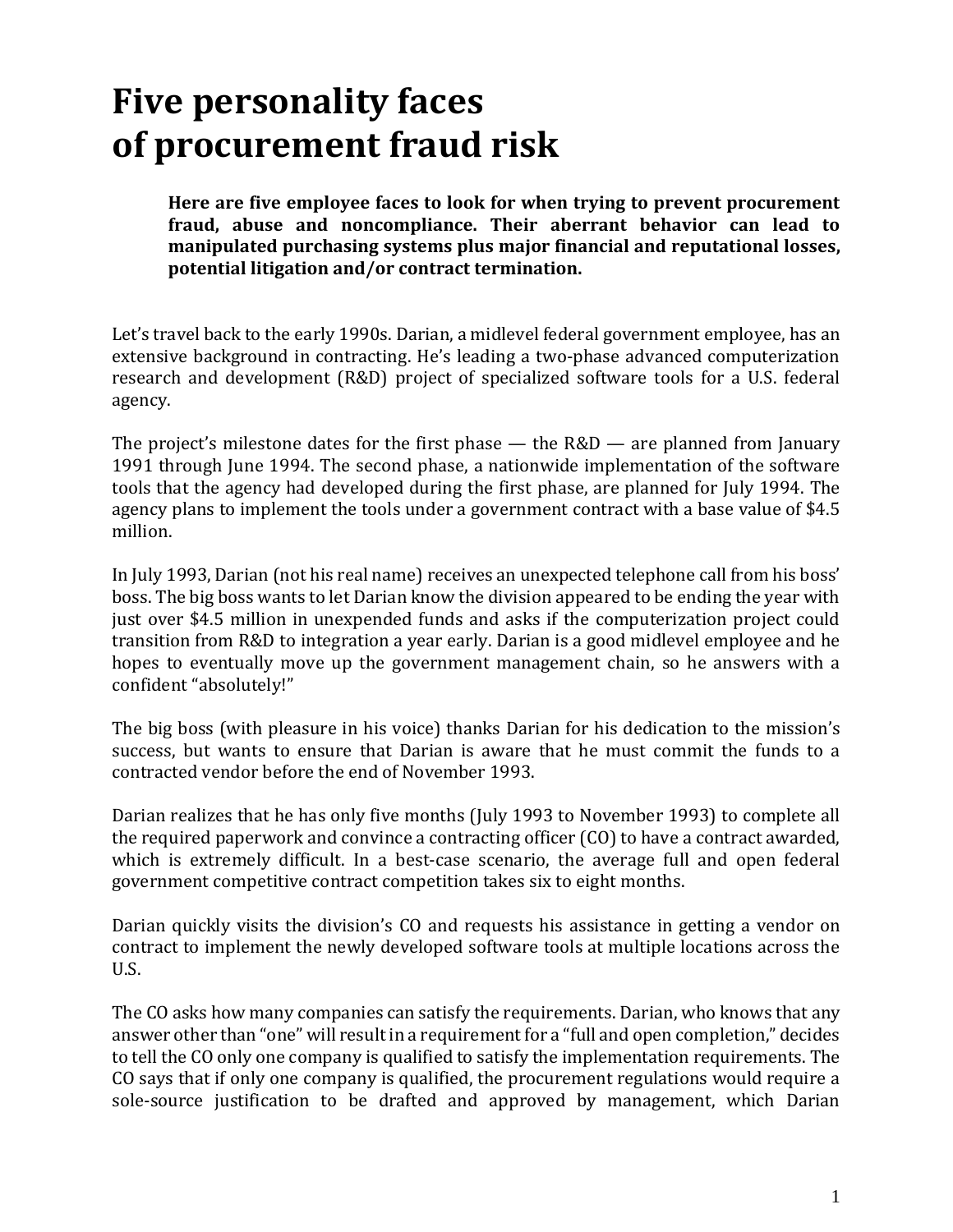acknowledges. (A sole-source procurement is a contract entered into without a competitive process, based on a written justification that only one known source exists or that only one single supplier can fulfill the requirements.)

Darian then asks the CO for a copy of the instructions to complete a sole-source justification, a blank sole-source justification form and an example of a previous sole-source justification that the CO has approved.

Darian contacts the computerization company he believes is best qualified to complete the integration portion of the project. He meets with a representative of the company at a local restaurant to provide them with the government documents. He requests the company to complete the narrative portions of the contracting forms and to highlight its technical capabilities. Darian is well aware that soliciting the company to complete the government documents is a direct violation of the federal procurement rules, but he believed he had no choice if he wants the contract awarded on time.

The company completes the sole-source justification forms and Darian signs them confirming all the information in the documents are accurate and truthful.

Darian gives the completed contracting documents to the CO and waits for a confirmation that the sole-source justification was sufficient, which would allow Darian's preferred contractor to be awarded the \$4.5 million contract. The CO reviews the justifications and tells Darian the justification isn't adequate and needs additional details.

Our quick-thinking Darian decides to add a new technical requirement that the selected contractor has to be geographically located within 100 miles of the government headquarters. This requirement is completely unnecessary but is compelling enough to convince the CO to accept the sole-source justification.

Darian has spent two years of his life working  $-$  almost to a point of obsession  $-$  on this R&D project. He's confident no one knows more about this specialized effort than he does, and therefore he believes that he alone should decide the company that's best suited for the final integration of the software tools. For that reason alone, Darian deliberately and knowingly violates the federal procurement rules and solicits the company's help in completing government documents he was solely responsible to complete.

## **What's the harm?**

Darian didn't receive anything of value from the company that won the sole-source contract, so he wasn't involved in receiving a bribe. The company didn't provide Darian with any gift after the award, so he didn't receive any illegal gratuity. Darian didn't have any financial interest in the company, so he didn't violate the federal conflict of interest laws. Also, Darian wasn't interested in leaving the government and working for the company that won the contract, so he didn't violate any legal restrictions regarding post-government employment. And no one in his family worked for the company, so no conflict- of-interest violation was apparent.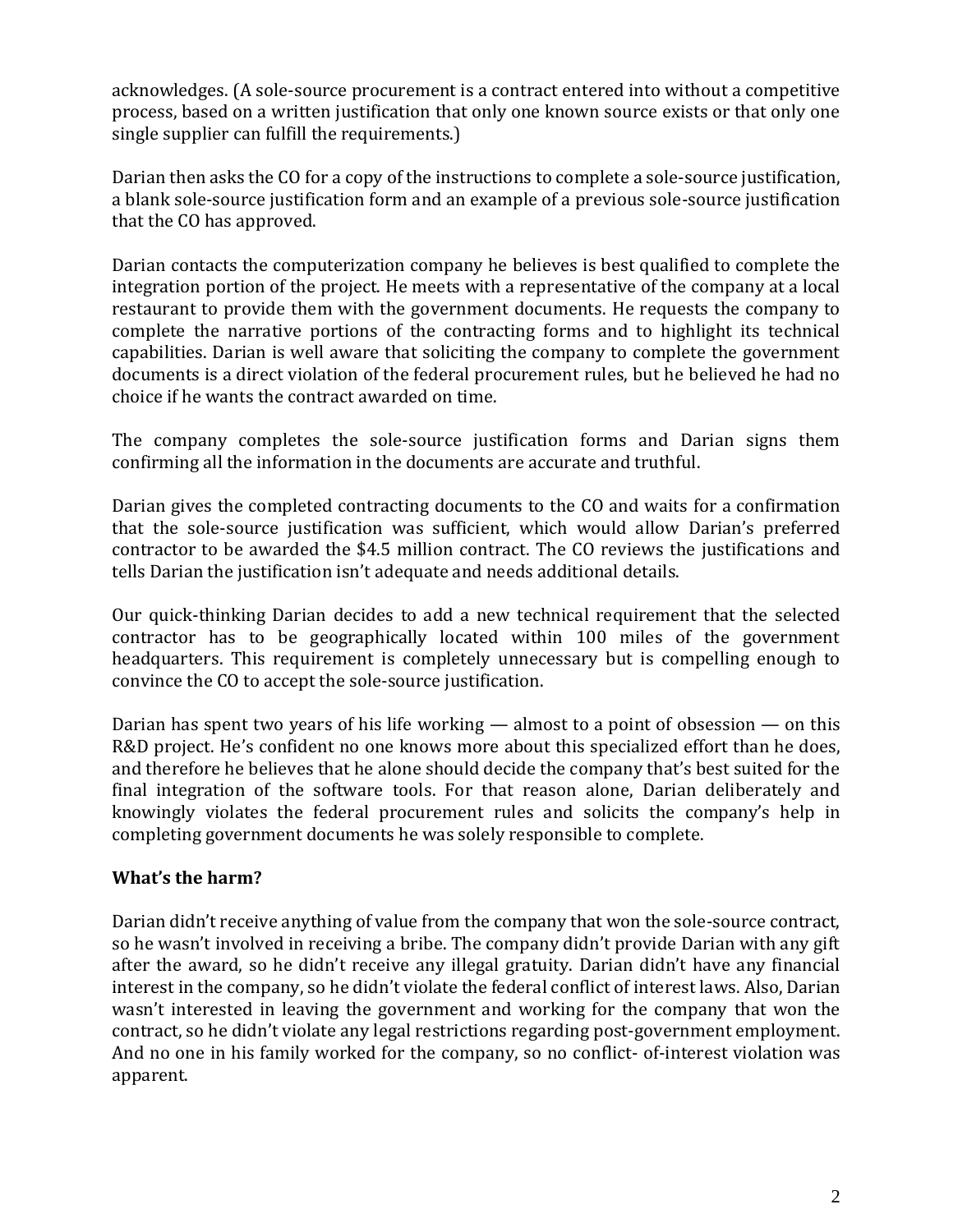No federal prosecutor would've attempted to charge Darian with a violation of the Procurement Integrity Act. He hadn't violated any federal criminal or civil violations. Yes, he did violate the agency's procurement rules, and he violated the federal employee ethics rules, but was that so bad? Wasn't he totally motivated by his desire to accomplish the government's mission? Wouldn't many describe Darian's actions as "great initiative, but poor judgment?"

#### **Best product at best price thwarted**

What if someone had noticed Darian sitting in a restaurant providing the contractor with government documents and then that person had notified the government? Wouldn't the government have initiated an investigation? And if investigators had searched the contracting records and discovered that Darian was leading a multimillion-dollar, solesource contracting effort, wouldn't that have justified the investigation to continue?

Wouldn't investigators have conducted an exhaustive search of Darian's finances to attempt to find a motivation for some type of fraudulent scheme? Investigators would've had to eventually interview Darian. If they understood his personality type and why he was motivated to deliberately violate internal procurement policies, they'd probably be more effective in collecting vital evidence, and if substantiated, ensure some appropriate punitive and corrective actions.

Although Darian didn't violate the law, he clearly violated federal government ethics rules. A disciplinary board surely would've formally reprimanded him and possibly removed him from government service. The CO who was quick to accept the written justification even with last-minute additions and didn't question the validity of the requirements might have been reprimanded and retrained on his professional responsibilities.

Darian's statement to the CO that *"only one company could satisfy the requirements"* wasn't accurate. In 1993, three companies advertised capabilities that were consistent with the scope of work required for this government contract. One of these companies learned of the sole-source decision and informally raised concerns to Darian's management. However, that company's concerns ended there.

Because the agency didn't use a competitive procurement process the government will never know if it had received the best product at the best price. If the company with the legitimate concern had formalized its complaint, the contract probably would've been delayed, the computerization efforts would've stalled and the government could've been required to formally compete the contract thereby spending more time and wasting funds.

The U.S. government never pursued Darian's ethical violations because it didn't know about his actions until years after he left government service. He'd told a government employee about what he'd accomplished by circumventing the rules, and the employee told his supervisors. A government examination confirmed Darian's accounts. However, the government didn't begin a formal examination because of the lapse in time, Darian no longer worked for the government, the contract period of performance was completed and everyone was satisfied with the contract deliverables.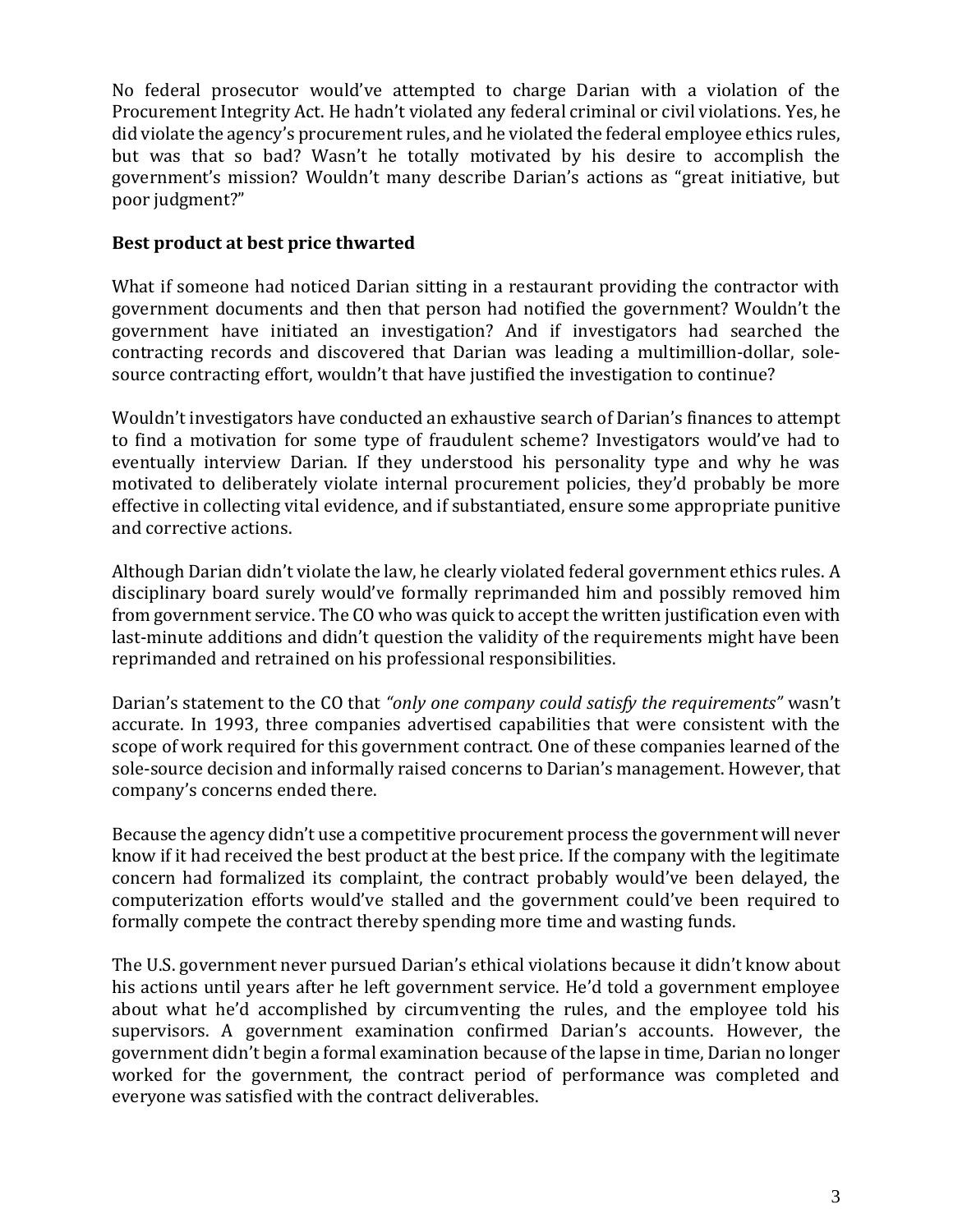#### **Five personality risk profiles**

Darian's case illustrates one of five personality risk profiles ("well-intentioned noncompliance employee") of those who deliberately manipulate portions of their organizations' procurement processes.

Some employees who violate their procurement processes are performing their misdeeds so they can commit fraud.

However, others, as in our case illustration, will deliberately violate their procurement processes not for fraud but to enhance the efficiency of operations or so they rationalize. We call this procurement abuse. (*Abuse* is a contracting action, like Darian's inappropriate sole source, that falls short of a criminal or civil violation. However, a prudent procurement professional wouldn't consider it, given the same facts and circumstances, a reasonable or a necessary business practice.)

These procurement process abusers might not have any malicious intent, but they're placing victimized entities at significant risk of contract termination, reputational damage, financial loss and potential litigation. Abuse also gives potential fraudsters the incentive to commit crimes.

We've identified these five personality risk profiles after decades of practical experience and hundreds of fraud investigations and examinations and/or assessments of procurement integrity controls. (*Procurement integrity controls* are the processes, procedures and management systems designed to provide reasonable assurance that an organization can prevent and detect  $-$  and provide prompt reporting and capable response to  $$ procurement fraud and abuse.)

When we understand the underlying motivations and self-justification for these personalities, we'll be more effective in promoting procurement integrity and can help prevent and deter fraud.

Procurement fraud, abuse and acts of noncompliance to procurement policy are, by their nature, products of human behavior that employees perform with willful intent.

Individuals who fall into these personality risk profiles create different risks or vulnerabilities. As a professional working in the prevention and detection of procurement fraud and abuse you'll eventually interact with these profiles, so you must understand their individual motivations for their actions:

- Situational fraudster.
- Deviant fraudster.
- Multi-interest abuser.
- Well-intentioned noncompliance employee (Darian).
- Disengaged noncompliance employee.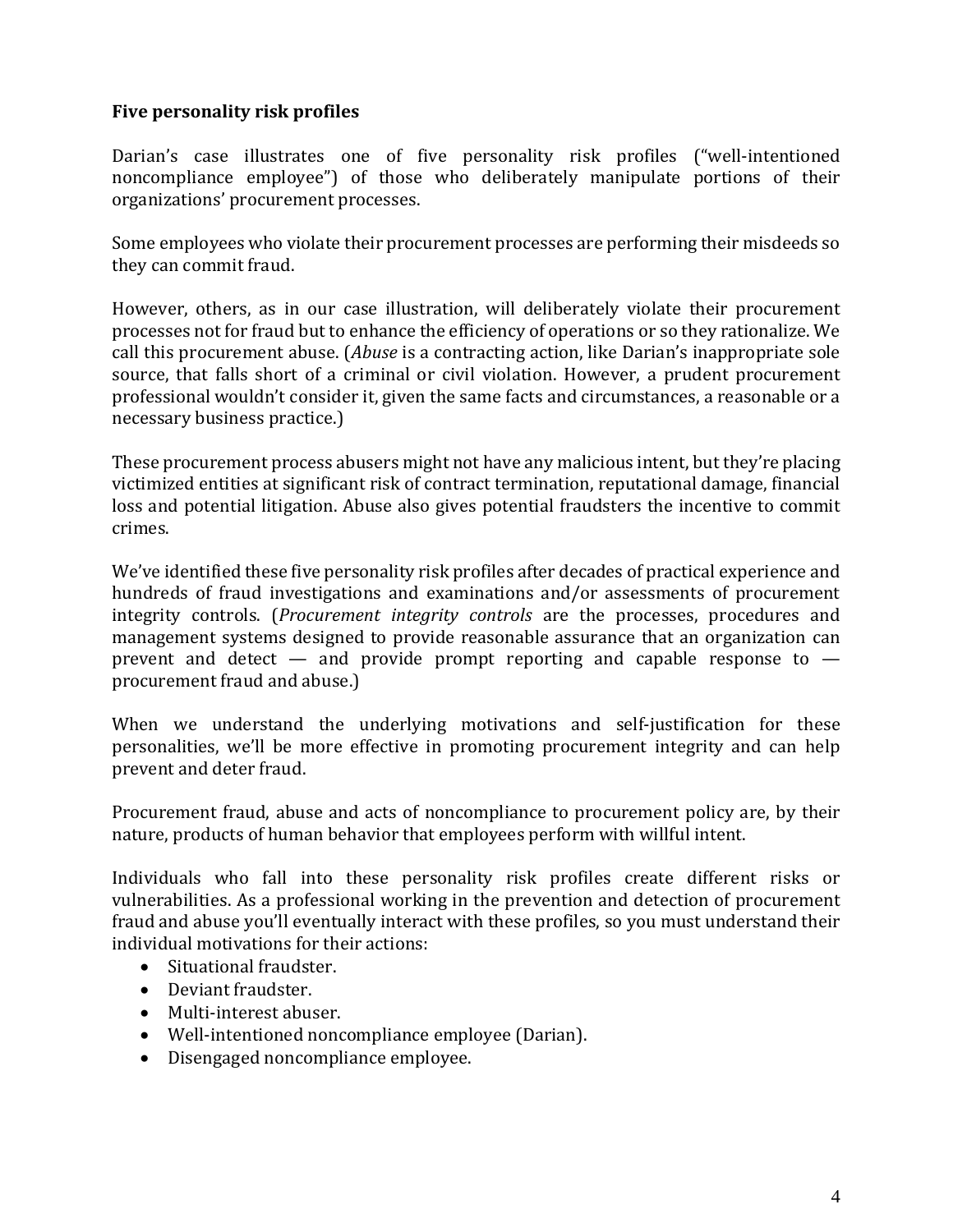The situational and deviant fraudsters, along with the multi-interest abuser, will cause direct financial losses because of their actions. They'll also damage entities' reputations, and create media embarrassment and potential litigation. The actions of both "noncompliance employees" will open entities up to unnecessary fraud exposure, increased contract disputes, and will waste resources and funds.

## **Fraud Triangle and KPMG model**

To understand the personality risk profiles, you need to have a basic knowledge of the three components of Cressey's Fraud Triangle: a perceived unshareable financial need, a perceived opportunity and a rationalization that the inappropriate act is deserving.

Another way to help understand the five personalities is via the 1979 KPMG-granted research study of fraud and how it could be detected. The study identified three elements:

- Situational pressures.
- Opportunity to commit fraud.
- Personal integrity (character).

The KPMG situational pressures are those immediate ones within the surrounding environment of an individual. Opportunities to commit fraud are those that individuals or organizations create, for example, by learning the organizations' operations, increasing access and influence over controls and developing positions of trust. (See "Iconic Fraud Triangle endures," by W. Steve Albrecht, Ph.D., CFE, CPA, CIA, *Fraud Magazine*, July/August 2014, tinyurl.com/ycvfyno5.)

An organization can develop opportunities for fraud and abuse by not demonstrating a commitment to procurement integrity, by failing to link specific organizational risks to effective preventive and/or detective procurement integrity controls, or by fostering performance matrixes of profit over ethical business practices.

We've seen in our experience that perceived pressures and opportunities don't have to be real to trigger an inappropriate act as long as the person can rationalize their actions as warranted.

Neither the Fraud Triangle nor the KPMG study specifically addresses the severity of the financial impact or the frequency of occurrence in relation to the employee's ability to rationalize their actions or perception of being caught. However, we believe a relationship of financial severity and frequency of occurrence proportionate to the individual's ability to rationalize committing procurement fraud and/or abuse does, in fact, exist.

## **Situational fraudster**

This employee, who many consider the typical fraudster, appears to be frustrated at work, has rationalized their perceived entitlement to an illegal enrichment and perpetrates the fraud when the right occasion occurs — usually because of weak procurement integrity controls. When the situational fraudster is caught, other employees aren't surprised that the individual was involved in the fraud because of their poor work attitude.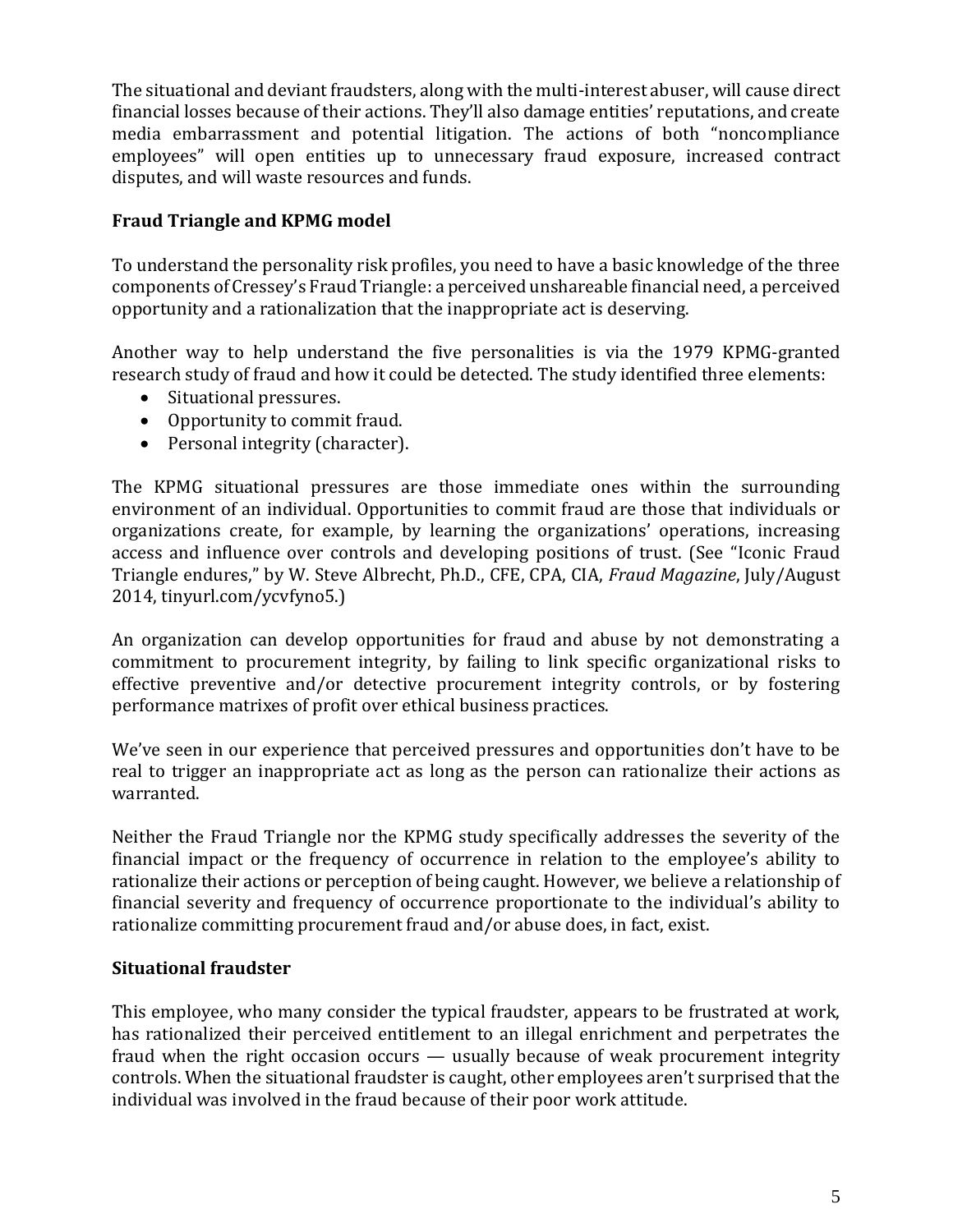Situational fraudsters have no intention of committing any type of fraud when they joined their organizations, and often have no criminal records. They usually become upset with events at work that have a direct financial impact on them such as being passed over for a promotion or transferred to a lower position. They perceive these events as unjust, rationalize that they aren't deserving of their financial losses and observe a weakness in organizations' procurement integrity controls that they decide to exploit.

As a hypothetical example of a situational fraudster, let's examine a government agency (GA) employee (we'll call him Sam) who's overseeing a contractor's performance. This employee then becomes upset because he's losing one day of pay each week for 10 weeks due to sequestration. (Sequestration is the employment of automatic, across-the-board spending cuts in the face of annual budget deficits.)

Sam rationalizes that the failure of elected officials to approve a budget was the only reason he lost a portion of his pay. While his frustration grows, the contractor he's been overseeing for several years offers to "lend" him a small amount of money just to help, which Sam perceives as his only solution for paying down his expected debt. What started out as a "loan" with Sam's potential intent to repay becomes an offer of a "gift" from the contractor. Sam feels gratitude and returns the "favor" by providing sensitive information of a future procurement opportunity.

Sam realizes how easy it was to supply the sensitive information, so he accepts additional payments from the contractor for more sensitive information. Sam doesn't intend to become a situational fraudster. But he has a perceived pressure to regain his lost income from sequestration. And he saw the opportunity of providing the sensitive information as a solution, which he rationalized that he deserved.

The "gifts" are legally defined as bribes. The contractor's payments will continue if Sam rationalizes them and believes he has a low probability of being caught.

You might structure your interview plan of Sam, the situational fraudster, around the theme of the elected officials' failure as the catalyst for Sam's actions.

## **Deviant fraudster**

Deviant fraudsters, often described as "wheeler dealers," are the most serious threat to organizations because they can cause the most damage. Organizations perceive them as some of the hardest workers or best contractors even though they're always searching for opportunities to commit fraud.

They live behind "veils of trust" from others within the organization. A deviant fraudster has a strong group of advocates who'll deny assertions that the fraudster is involved with any wrongdoing. Internal deviant fraudsters will take only a few days of leave each year. They seem to have their hands in every process within their business units.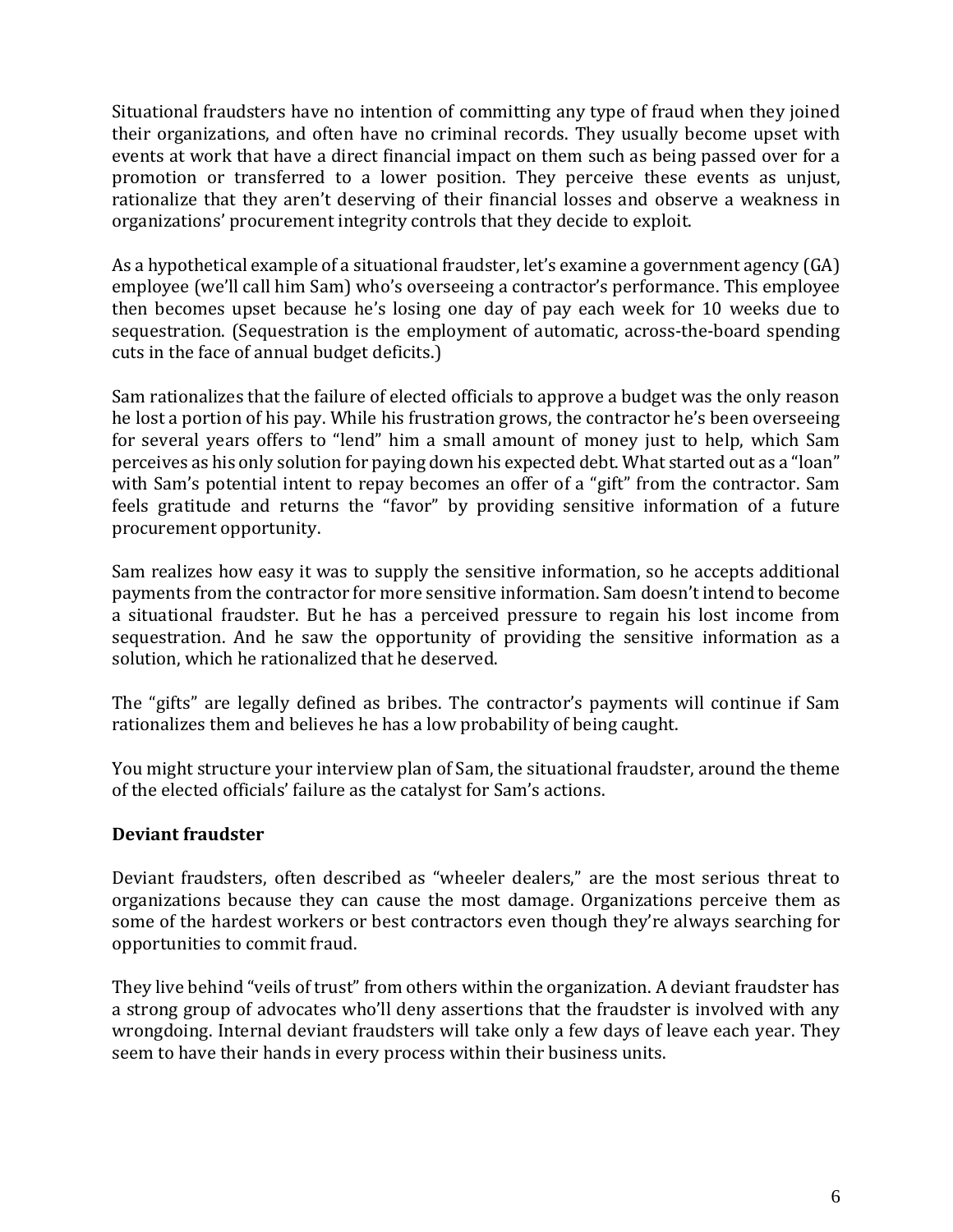An example of an external deviant fraudster would be a corrupt contractor who offered our previous GA, Sam, the situational fraudster, the "loan" that turned into a "gift" that rolled over into a bribe.

#### **Multi-interest abuser**

Most procurement fraud authors and trainers talk almost exclusively about situational and deviant fraudsters, but we should consider the vulnerabilities of other types.

Multi-interest abusers aren't by definition fraudsters — they aren't seeking any financial advantages — but they still manipulate procurement processes to advance their interests and/or the interests of others. They help friends or family members obtain contracts or ensure awards go to their preferred contractors.

In some countries or cultures, family members of a new government employee expect that person to supply them with jobs or contracts.

Multi-interest abusers of the procurement process inappropriately draft specifications to particular contractors, push the need for sole-source justifications to avoid fully competitive processes or slant technical evaluations to specific bidders. They might support the continued use of incumbent contractors mostly because they enjoy good working relationships with them, but the contractors might not be supplying the best deals.

An abuser who drafts an unwarranted sole-source procurement to their family members or friends can rationalize that the organization is getting the contract service it needed, so their actions aren't harming the organization.

These abusers raise significant risks to procurement processes because of the increased risks of contract protests from other contractors or forcing organizations to pay higher costs because of noncompetitive processes. Of course, if personal financial gain motivated employees to inappropriately act then we'd categorize them as procurement *fraudsters* and not *abusers*.

#### **Well-intentioned noncompliance employee**

Organizations rarely consider this personality type (or the next one, disengaged noncompliance employee), but they present significant risks to procurements and are harder to identify than fraudsters or abusers.

Fraudsters and abusers create direct financial losses or damages to reputations or create media embarrassments, but noncompliance employees create indirect and unnecessary exposures to fraud and potential contract disputes. They can waste organizations' resources and funds and create countless opportunities for fraudsters. You must address the vulnerabilities these employees create.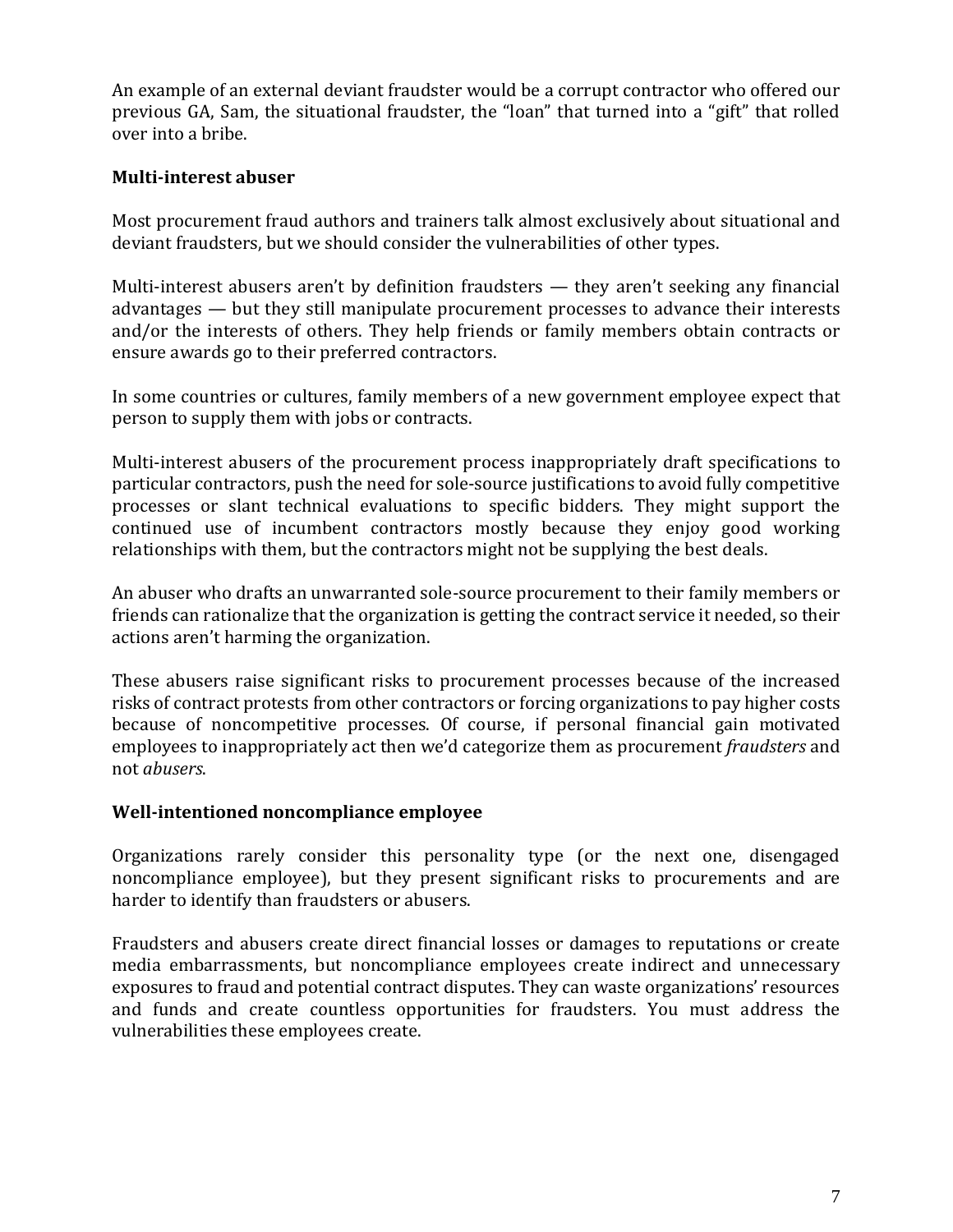Well-intentioned noncompliance employees believe their willful deviations from procurement processes cause no harm but actually help their organizations become more efficient and obtain better services. They're totally focused on helping their organizations.

These employees normally have been with their organizations for several years and have good working knowledges of procurement processes or requirements and therefore know exactly how to advance their outcomes. They consciously decide not to identify to the procurement staff the true scope of requirements, which ensures contracts remain under a particular dollar threshold and expedites awards. These employees also know the key descriptions in purchasing documents to use  $-$  or not use  $-$  to avoid any additional procurement steps. (Think about Darian's actions in our opening case.)

Another example: A well-intentioned noncompliance employee works on developing a product over the course of several years, which an external contractor is ready to manufacture. The employee is familiar with this contractor that historically provides good service and has an outstanding record of customer service.

The procurement staff asks the employee to develop a technical evaluation criteria for a fully competitive procurement. The employee disregards the policy that forbids the technical evaluation criteria to be tailored to any specific contractor and intentionally develops technical requirements that best matches the contractor that he prefers. The employee easily rationalizes the resulting benefit in efficiency and potential services versus complying with the procurement policy.

#### **Disengaged noncompliance employee**

Disengaged noncompliance employees, who are usually disgruntled or dissatisfied with their organizations, knowingly decide to expend little or minimal effort on specific procurement steps. These employees will disregard their responsibilities to verify contractors' bonds, to examine contractors' performance records or to confirm a contractors' deliverables prior to approving payment.

If deviant fraudsters observe disengaged noncompliance employees' disregard for oversight, they could theoretically submit false or inflated cost data. Deviant fraudsters, who observe disengaged product inspectors not performing required testing, could substitute low-cost parts during manufacturing.

Gallup workforce polls clearly demonstrate the statistical probability of these disgruntled disengaged employees working anywhere within an organization. (See "Employee Engagement in U.S. Stagnant in 2015," by Amy Adkins, GALLUP News, tinyurl.com/z2hxrky.)

#### **Recognize the faces**

Procurement fraud, abuse and non-compliance to procurement policy is no accident. They're byproducts of the unusual and sometimes deviant human behavior with different motivations and justifications for their actions than you and me. Because every global organization, public or private, faces the risk from each of the five personality risk profiles,